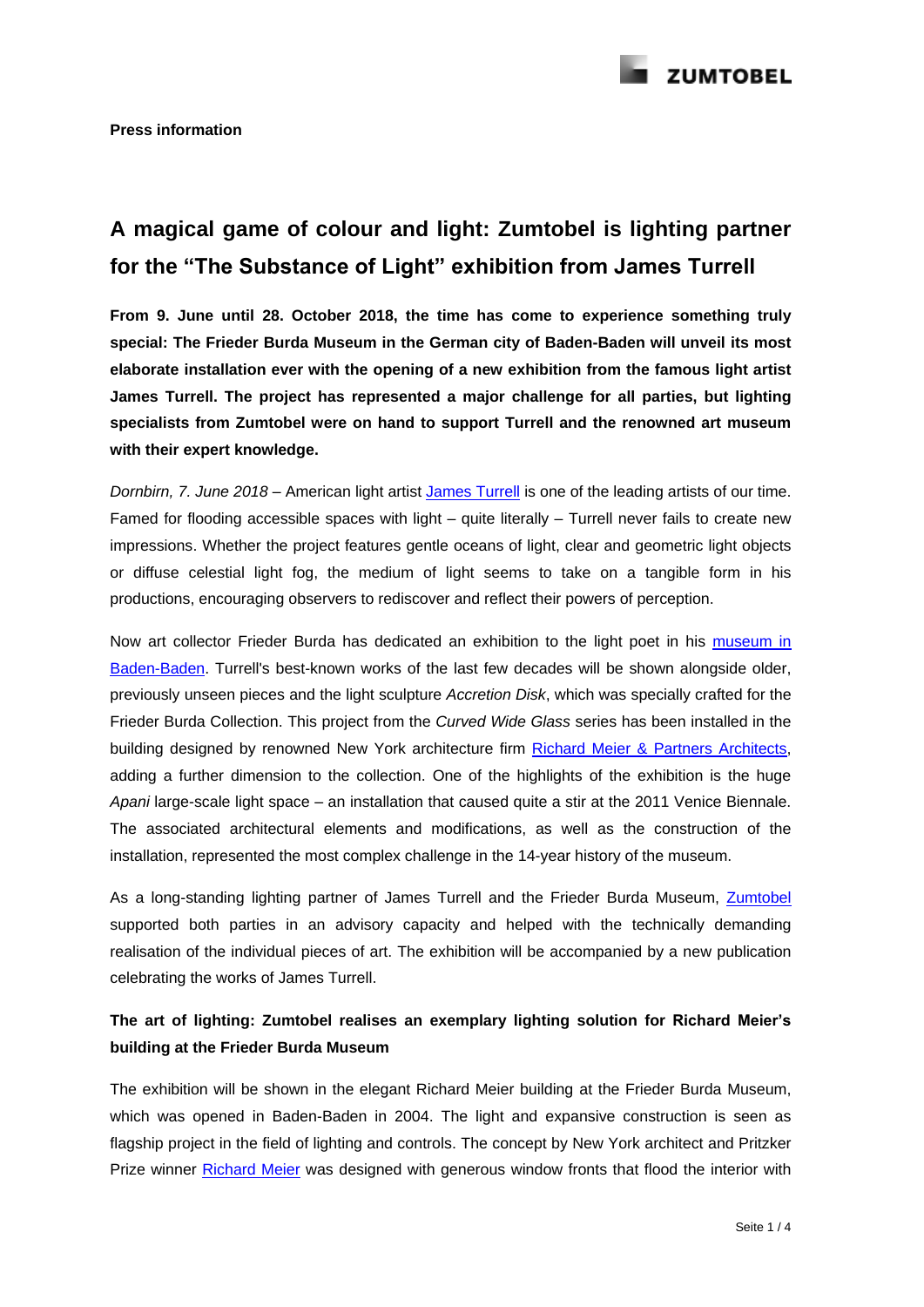

natural light, meaning that artificial light plays little more than a supporting role. At the same time, lighting designers had to balance this approach with the tricky task of adequately protecting the often sensitive exhibits from the destructive power of daylight and generally meeting the essential requirements of an art museum in terms of conservation.

This challenge was overcome in close collaboration with Zumtobel. An innovative solar shading and daylight control system that keeps the interior light level constant was incorporated into the design. Four light lines with two light colours enable the large hall to recreate the seasonal mood outside and accentuate the dominant colour of the space. The wallwasher system developed specifically for the illumination of the 12-metre-high walls in the large hall is installed at the side of the floor area on the freestanding mezzanine level. If the curator opts to use additional partition walls, the soft-emitting lighting channel system allows flexible installation throughout the room. Spots between the light channels highlight individual works of art, while almost all of the luminaires can be controlled separately.

The cooperation with James Turrell represents the latest in a long line of joint projects with Zumtobel, including Turrell's light installations for the Skyspace at [the Kunsthalle Bremen](https://www.zumtobel.com/media/downloads/PR-ZT_James_Turrell_above_between_below_EN.pdf) gallery in 2010, the "Apani" full-field artwork in 2011 and "Bridget's Bardo", the largest ever [full-field project](https://www.kunstmuseum-wolfsburg.de/ausstellungen/james-turrell-the-wolfsburg-project/) for [the Museum of Art in](https://www.kunstmuseum-wolfsburg.de/ausstellungen/james-turrell-the-wolfsburg-project/) Wolfsburg in 2009.

The next collaboration between Zumtobel and James Turrell will be the  $Skyspace$  in Lech – an underground light space in the middle of the alpine landscape of Vorarlberg, the home county of Zumtobel, which is set to offer a completely new view of the sky. The construction and opening of the Skyspace in Lech is scheduled for September 2018.



### **Photo captions:**

**Photo 1a+b:** The cooperation with James Turrell represents the latest in a long line of joint projects with Zumtobel, including Turrell's light installation for the "Apani" full-field artwork in 2011. © James Turrell. Photo: Florian Holzherr.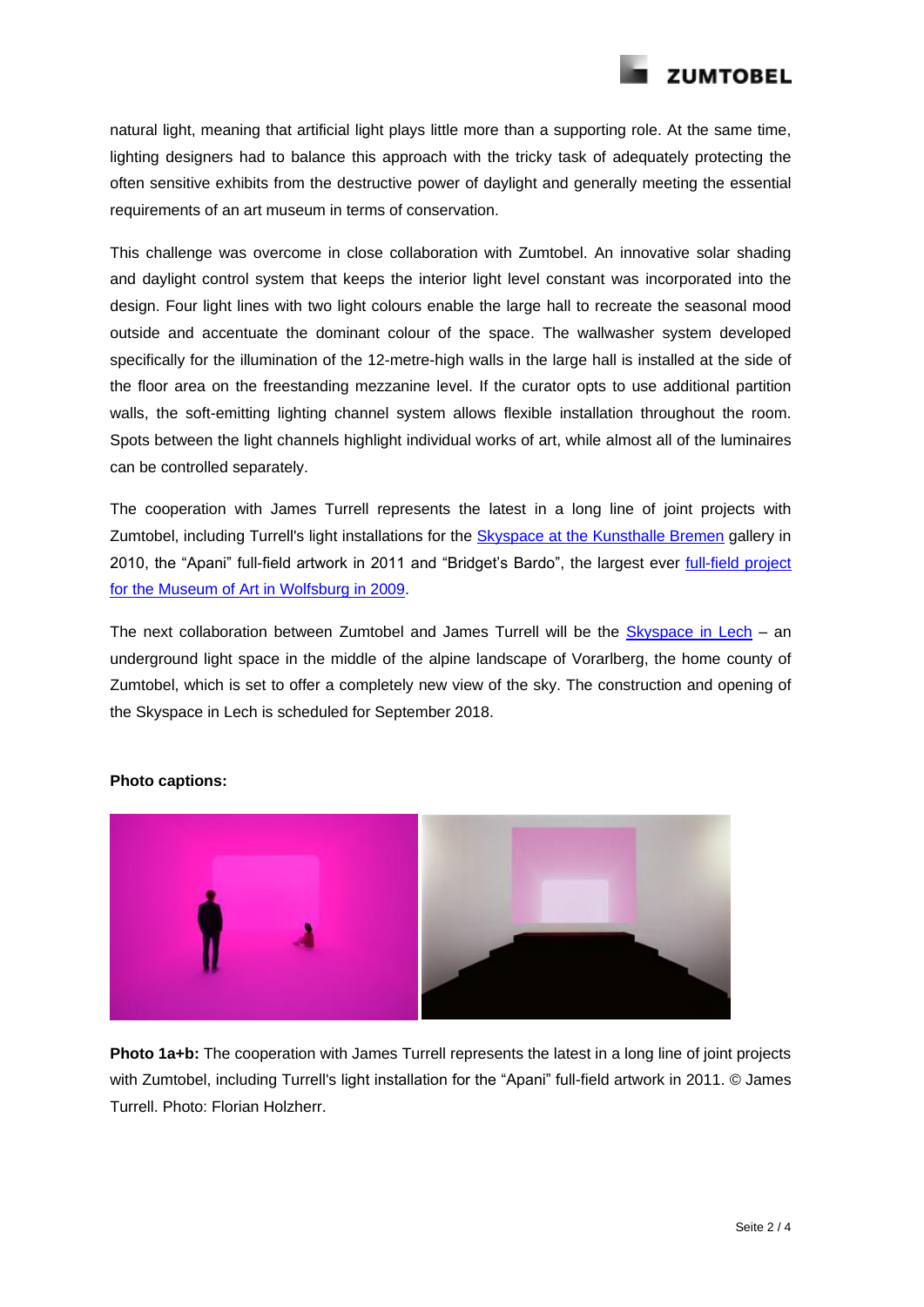



**Photo 2:** A new composition from the *Curved Wide Glass* series has been installed in the Frieder Burda Museum building, adding a further dimension to the collection. © James Turrell. Photo: Florian Holzherr.



**Photo 3a+b:** First opened in 2004, the Frieder Burda Museum from New York architect and Pritzker Prize winner Richard Meier is seen as a flagship project for lighting and controls – and is equipped with a lighting solution from Zumtobel. © Zumtobel

#### **Press contact:**

Zumtobel Lighting GmbH Kiki McGowan Head of Brand Communications Schweizer Strasse 30 6850 Dornbirn

Tel: +43 664 80892 2680 [kiki.mcgowan@zumtobelgroup.com](mailto:kiki.mcgowan@zumtobelgroup.com) [www.zumtobel.com](http://www.zumtobel.com/)

Zumtobel Lighting GmbH Andreas Reimann Brand PR Manager Schweizer Strasse 30 6850 Dornbirn

Tel: +43 5572 390 26522 [andreas.reimann@zumtobelgroup.com](mailto:andreas.reimann@zumtobelgroup.com) [www.zumtobel.com](http://www.zumtobel.com/)